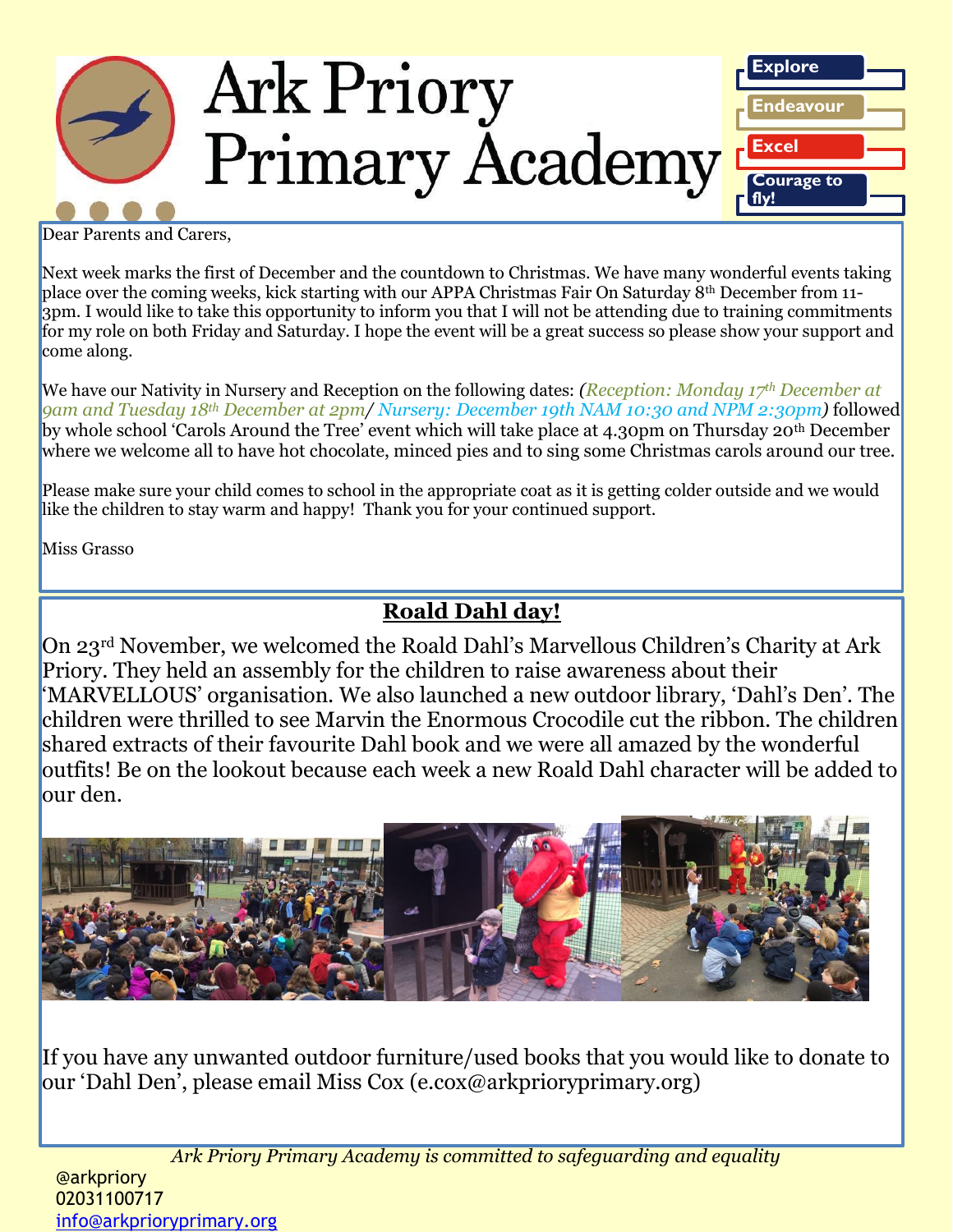

### **Anti-Bullying Week- What a success!**

Odd Socks Day was a great success and the perfect way to start Antibullying week. Throughout the week we sent each other kindness notes and carried out team building activities. We were also very lucky to have the NSPCC team in school. We enjoyed taking part in the workshops and also learnt about staying safe online.



Useful websites: www.nspcc.org.uk/preventing-abuse/keepingchildren-safe/online-safety/

childline.org.uk/kids

If you would like to join in with spreading random acts of kindness, please visit the Mental Health Foundation website:

**[https://www.mentalhealth.org.uk/blog/random-acts-kindness](https://www.mentalhealth.org.uk/blog/random-acts-kindness-blue-monday)[blue-monday](https://www.mentalhealth.org.uk/blog/random-acts-kindness-blue-monday)**



Please see our weekly scientists. If you would like your child to show their STEM learning at home, send a picture to

[s.terry@arkprioryprimary.org](mailto:s.terry@arkprioryprimary.org) to be in the next newsletter.

*Ark Priory Primary Academy is committed to safeguarding and equality*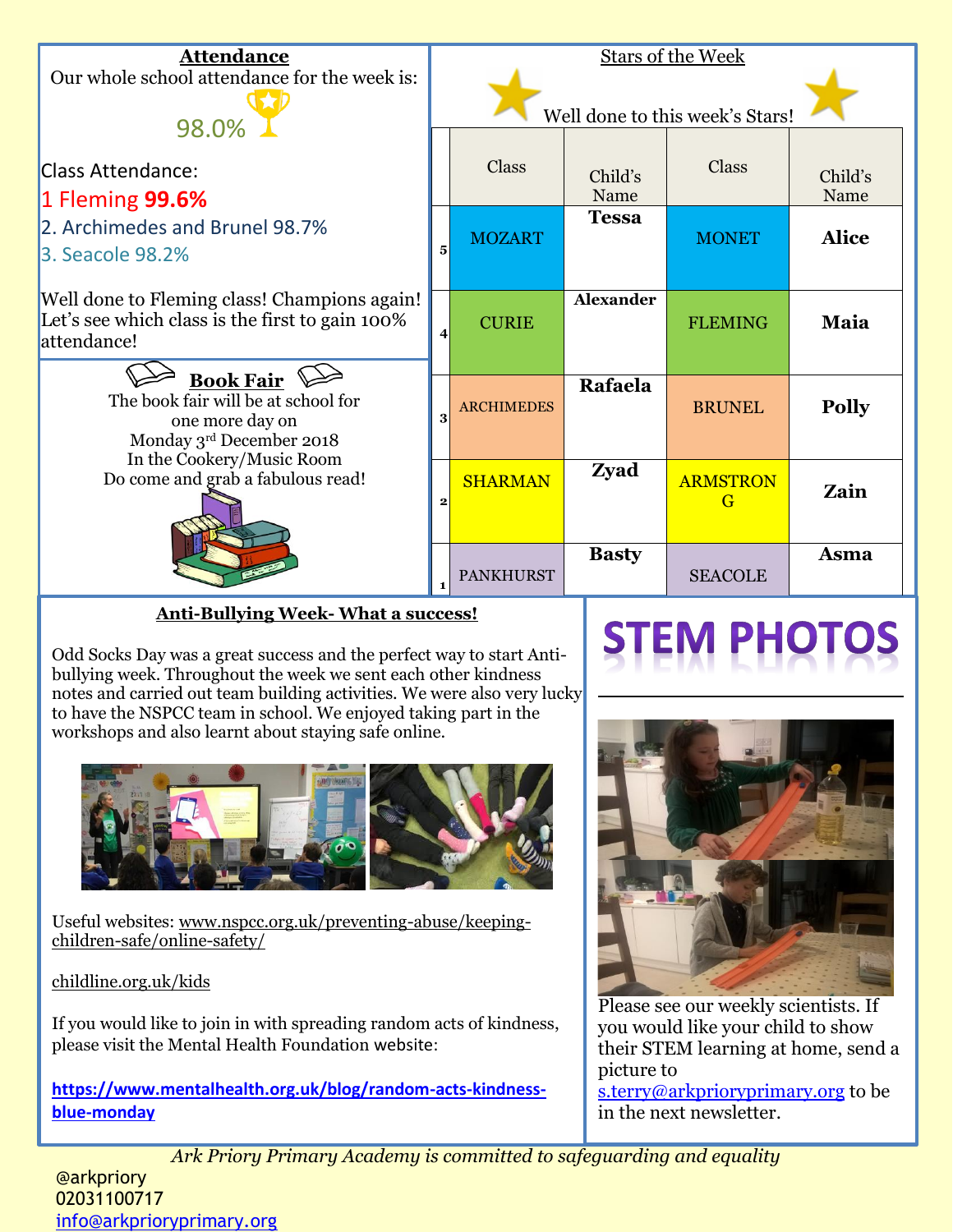## **APPAA NOTICES**

#### **Ark Priory 'Happy Christmas Fair' - Sat 8 Dec 2018 at Ark Priory from 11am -3pm.**

An email was sent out to all parents and carers from APPAA last week with lots of information about the fair, and how you can get involved.

If you did not receive it, please drop us a line at [appaacommittee@gmail.com](mailto:appaacommittee@gmail.com) and we will check that we have your contact details held correctly.

**Raffle Tickets -**The fabulous Ark Priory Christmas Fair raffle is a highlight of the Christmas Fair. Over 40 amazing prizes to be won, See attached for the fabulous prize list!

A book of tickets was sent home in every child's book bag last Friday. £2.50 for a book of 5 tickets. For sale in the playground every Monday, Wednesday and Friday at drop off and pick up until the fair. Please help us by selling them to your family and friends!

**Santa's Grotto Tickets – remaining tickets** on sale at the APPAA table. Timed ticket slots. Tickets £5 additional siblings £2. All children receive a gift from Santa. One ticket entitles one photo per family. Should you require individual photos please purchase additional tickets. Limited availability, please ensure you get yours to avoid disappointment!

**Shooting Starz** - we are delighted that Shooting Starz will be running some multi sports and football sessions in the MUGA

We have a few slots still available (correct at time of going to print!) for pre-booking at £2 a session at the APPAA table in the playground.

**Rotas -** Rotas are up on the board in the side entrance. Please sign up to help - the day cannot be successful without your support. Help is required for each year group area:

- Bar and International Food Year 5
- Hot food for adults and kids Year 4
- Santa's Grotto Year 3 and Reception
- Kids games Year 2
- Tombola Year 1

Additionally we need help in the following areas: Gate security, Arts and Crafts table, etc Sign up on the noticeboard or email APPAA Committee at [appaacommittee@gmail.com](mailto:appaacommittee@gmail.com) to volunteer.

**Donations required -** We will be collecting in advance at the APPAA table or hand into office:

- Adults and Kids Prizes for the Tombola **For kids** (ideally New or in really good condition): soft toys, games, books, toys etc. **For adults** (ideally New): any unwanted gifts, bottles (of scent, wine, spirits, shampoo, etc!!), household items, etc!
- Giant baubles to decorate the Grotto
- Party favours and sweets that could work as prizes for kids games.

Please start thinking about **making the following for donating on the day**. (No nuts please).

*Ark Priory Primary Academy is committed to safeguarding and equality*  @arkpriory 02031100717 [info@arkprioryprimary.org](mailto:info@arkprioryprimary.org)